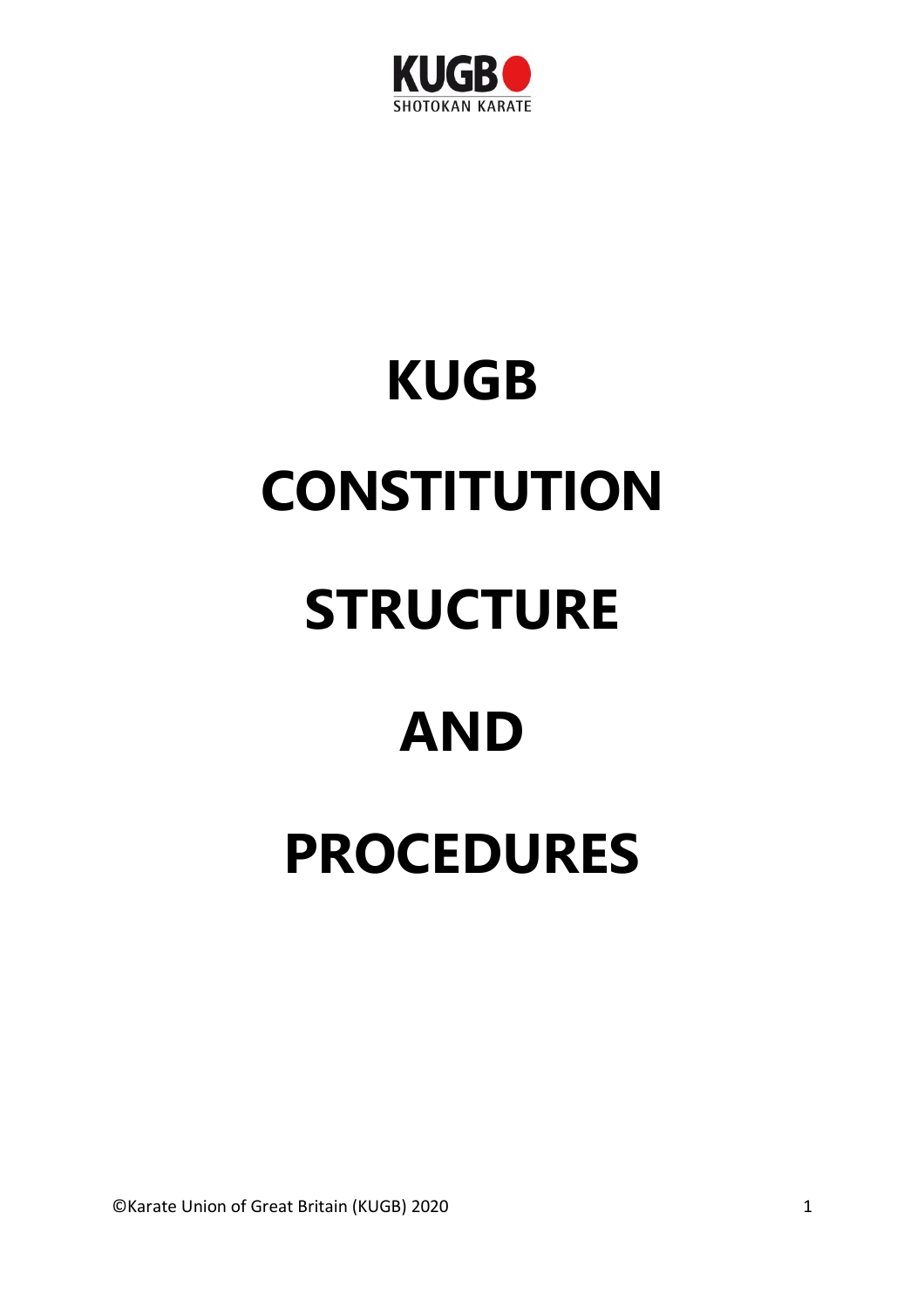

# **CONSTITUTION**

The name of the organisation will be The Karate Union of Great Britain, referred to as the KUGB.

The aims and objectives of the KUGB will be to:

- 1. foster and develop the Art, Sport and practice of KUGB Shotokan Karate in Great Britain.
- 2. organise and regulate KUGB Shotokan Karate in Great Britain.
- 3. unite persons and clubs wishing to learn, practice and support KUGB Shotokan Karate.
- 4. provide technical rules and documentation relating to the safety and equity of members and maintenance and development of standards.
- 5. act as an advisory body on all matters affecting KUGB Shotokan Karate in Great Britain and at international level.
- 6. trade in goods relating to the practice and promotion of KUGB Shotokan Karate.
- 7. raise funds for Charitable purposes and (without prejudice to the generality of the foregoing) to establish, support, finance and promote a charitable trust to be known as the KUGB Charity Appeal (including the holding of events with a view to raising funds for such charitable trust)
- 8. do all such things that are considered necessary to achieve the above aims and objectives including the collection, receipt and administration of funds.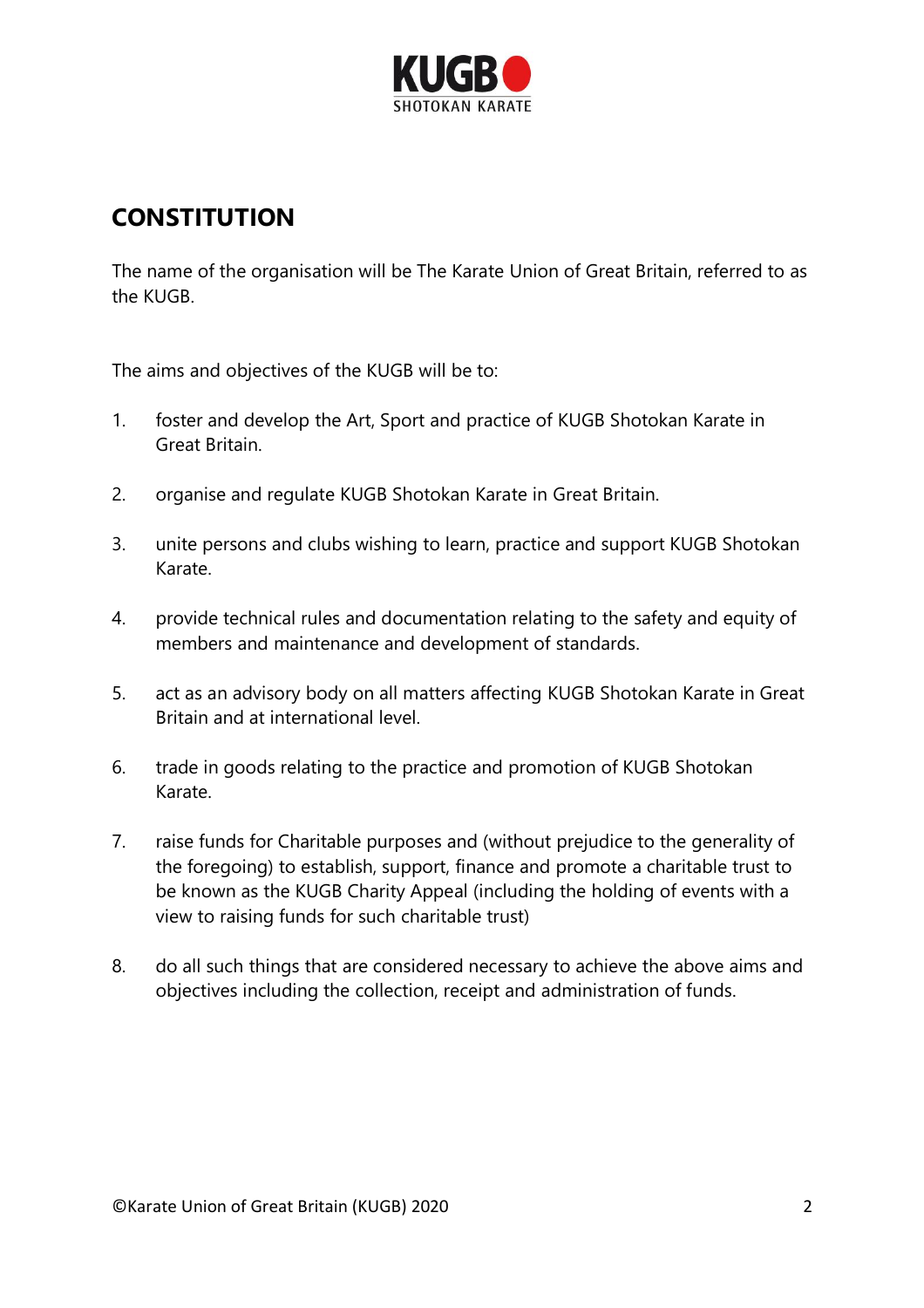

# **KUGB STRUCTURE AND PROCEDURES**

| <b>Section</b> |                                                                                                                                                                                                                                                                                          | Page      |   |
|----------------|------------------------------------------------------------------------------------------------------------------------------------------------------------------------------------------------------------------------------------------------------------------------------------------|-----------|---|
| 1              | National Structure and Administration                                                                                                                                                                                                                                                    | 4         |   |
| 2              | Membership<br>Club<br>a<br>Individual<br>b<br>Honorary<br>$\mathsf C$                                                                                                                                                                                                                    | 4         |   |
| 3              | Composition, Functions and Procedures of Committees and<br>Meetings<br>General Procedures for National and Regional Meetings<br>a<br>National Annual General Meeting<br>b<br><b>National Executive Meetings</b><br>C<br><b>Regional Meetings</b><br>d<br><b>Standing Committees</b><br>e | $5 - 7$   |   |
| 4              | <b>Election of Officers</b>                                                                                                                                                                                                                                                              | 8         |   |
| 5              | Roles and Duties of National Executive Officers<br>Chair<br>a<br>Vice Chair<br>b<br><b>National Administrator</b><br>C<br>National Finance Officer<br>d<br>National Licence and Affiliations Officer<br>e                                                                                | $8 - 9$   |   |
| 6              | Roles and Duties of Regional Officers<br>Regional Chair<br>a<br>Regional Secretary<br>b<br><b>Regional Treasurer</b><br>C                                                                                                                                                                | 10        |   |
| 7              | Finance                                                                                                                                                                                                                                                                                  | 10        |   |
| 8              | Insurance                                                                                                                                                                                                                                                                                | 11        |   |
| 9              | <b>Disciplinary Procedures</b><br>Suspension<br>a<br>Expulsion<br>b<br>Disciplinary Appeals Sub-Committee<br>$\mathsf C$                                                                                                                                                                 | 12        |   |
| 10             | Amendments to Constitution, Structure, Procedures and Rules<br>Amendments to Constitution<br>a<br>b<br>Amendments to Structure and Procedure                                                                                                                                             | $12 - 13$ |   |
|                | ©Karate Union of Great Britain (KUGB) 2020                                                                                                                                                                                                                                               |           | 3 |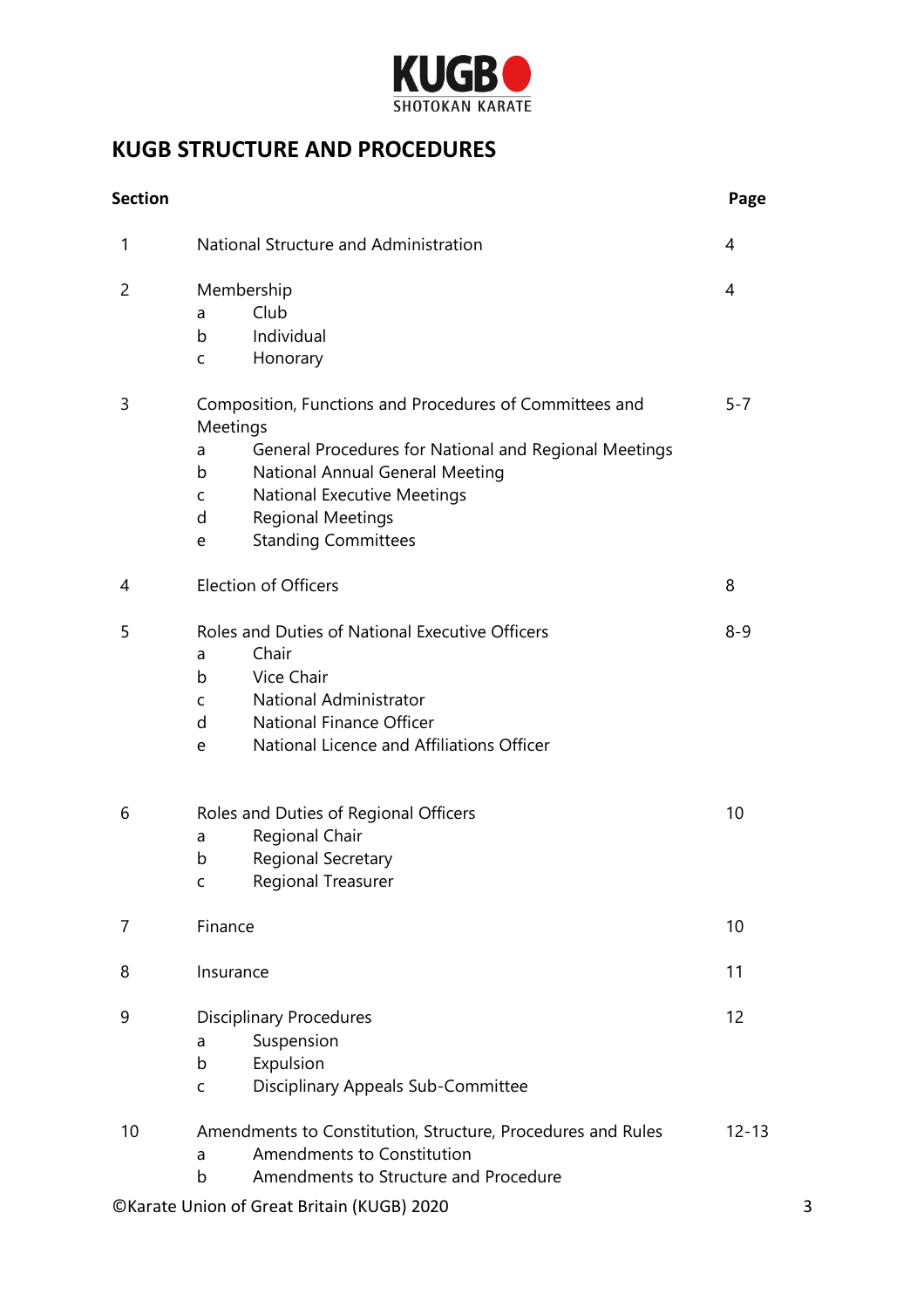

- c Amendments to Rules
- 11 Annual Charity Appeal 13
- 12 Dissolution 13

# **SECTION 1 National Structure and Administration**

- 1 The KUGB will consist of individuals who are members of affiliated clubs.
- 2 Clubs will be organised into regions set up on a geographical basis by the National Executive Committee who will have the right to vary the boundaries and arrangements in the best interests of the KUGB subject to ratification by the Annual General Meeting.
- 3 The administration of the organisation will be based on the:
	- a decisions taken at the Annual General Meeting
	- b decisions taken at Extraordinary General Meetings
	- c decisions taken by the National Executive Committee

#### **SECTION 2 Membership**

The acceptance of an application for Club or Individual membership is within the absolute discretion of the National Executive Committee.

#### **2(a) Club Membership**

- 1 Clubs wishing to be in membership of the KUGB will agree to abide by the Constitution and Rules of the KUGB.
- 2 Club Officials will be responsible for ensuring the club activities conform absolutely to the rules and procedures of the KUGB.

#### **2(b) Individual Membership**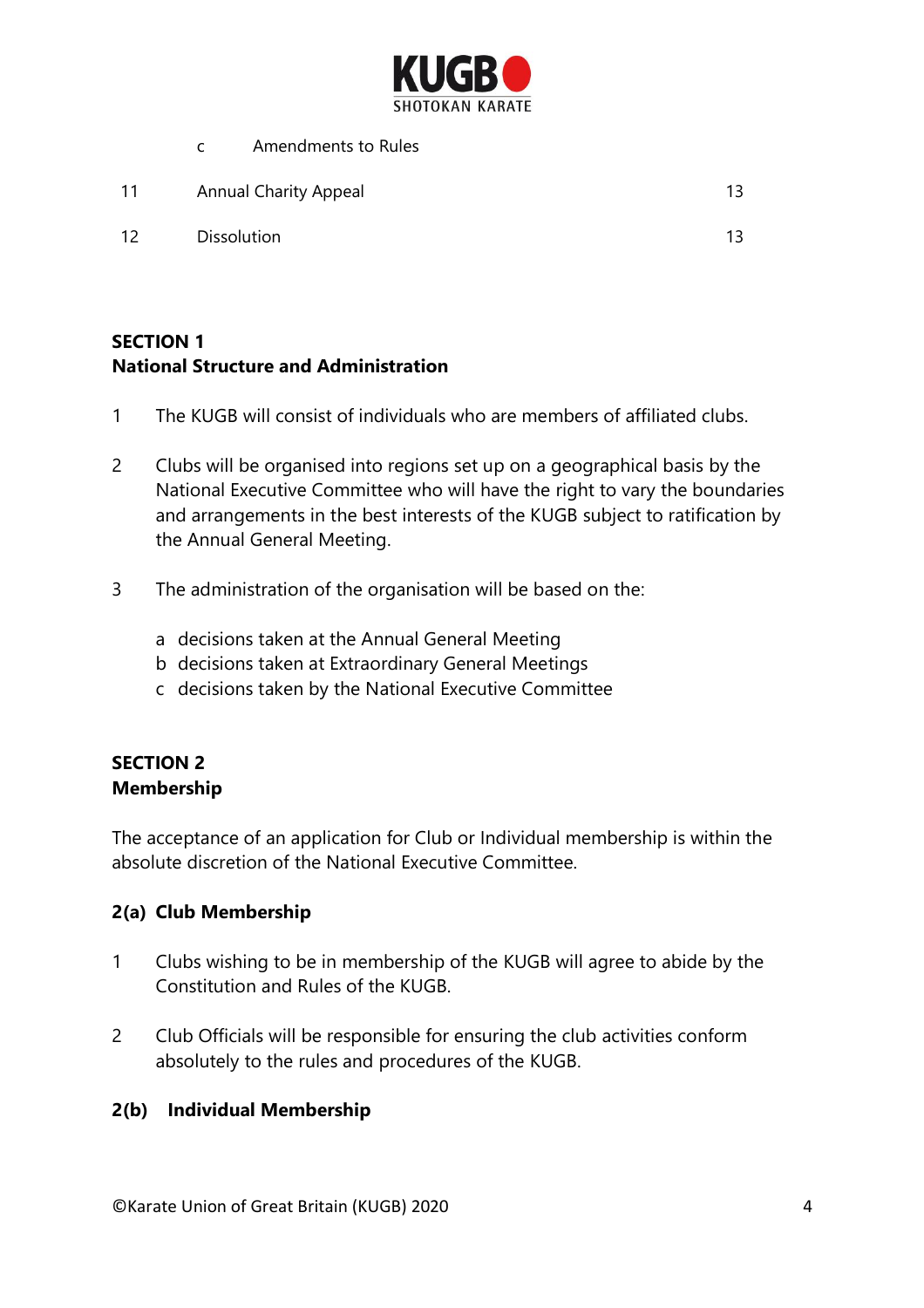

- 1 Individual membership of the KUGB will be through a properly Affiliated Club only.
- 2 Individuals will abide by the Constitution, Rules and Code of Conduct of the KUGB

# **2(c) Honorary Membership**

In addition to the foregoing category of membership, a special category of Honorary Membership restricted to those individuals that are deemed to have been of outstanding assistance in the development of the KUGB may be made from time to time.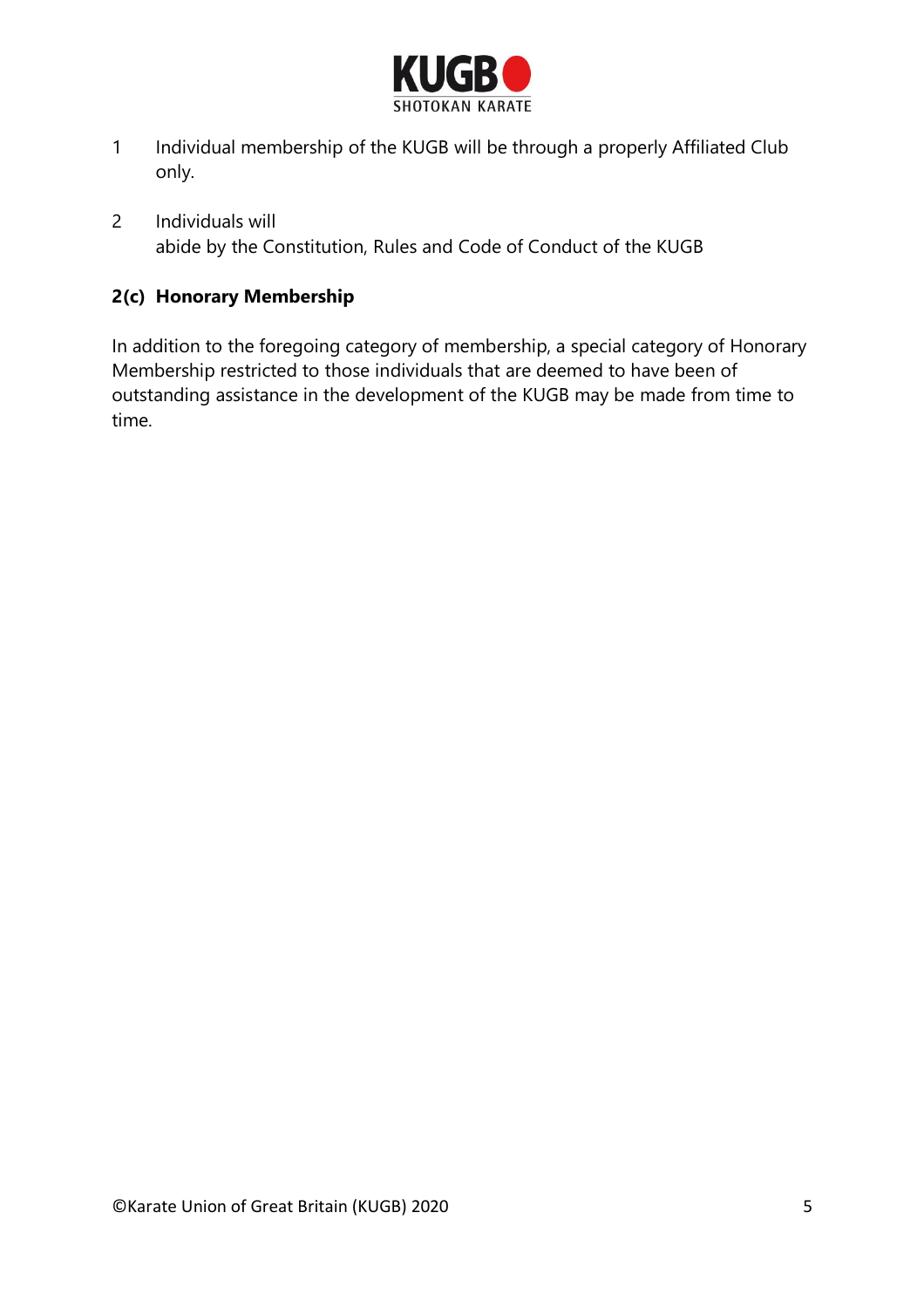

# **Section 3 Composition, Function and Procedures of Committees and Meetings**

#### **3(a) General Procedures for All Meetings.**

- 1 The dates of all Meetings will be agreed by the appropriate Committees.
- 2 The dates of all Meetings will be notified at least one month prior to the date of the meeting.
- 3 The business of meetings will be conducted according to the Agenda prepared and circulated no later than one week prior to the date of the meeting.
- 4 In the absence of the Chair or Vice Chair the delegates will appoint a temporary Chair from those present.
- 5 All motions must be proposed and seconded before being accepted for debate.
- 6 Voting on Reports, motions and elections will be a simple majority of those entitled to vote, except when otherwise stated.
- 7 In the event of a tie vote, the Chair of the meeting will have a casting or extra vote.
- 8 Items not on the agenda may only be discussed under Any Other Business with the approval of the Chair, whose decision on the application of any of these procedures will be absolute.

#### **3(b) National Annual General Meeting.**

- 1 The National Annual General Meeting will be the primary controlling body of the KUGB. It will consist of all National Executive Members and a maximum of two representatives per affiliated club.
- 2 The National Annual General Meeting will:
	- a approve the Minutes of the previous AGM
	- b accept the Annual report
	- c approve accounts
	- d ratify decisions taken by the Executive Committee
	- e elect National Executive Officers
	- f elect Regional Chair and ratify the election of other Regional Officials

©Karate Union of Great Britain (KUGB) 2020 6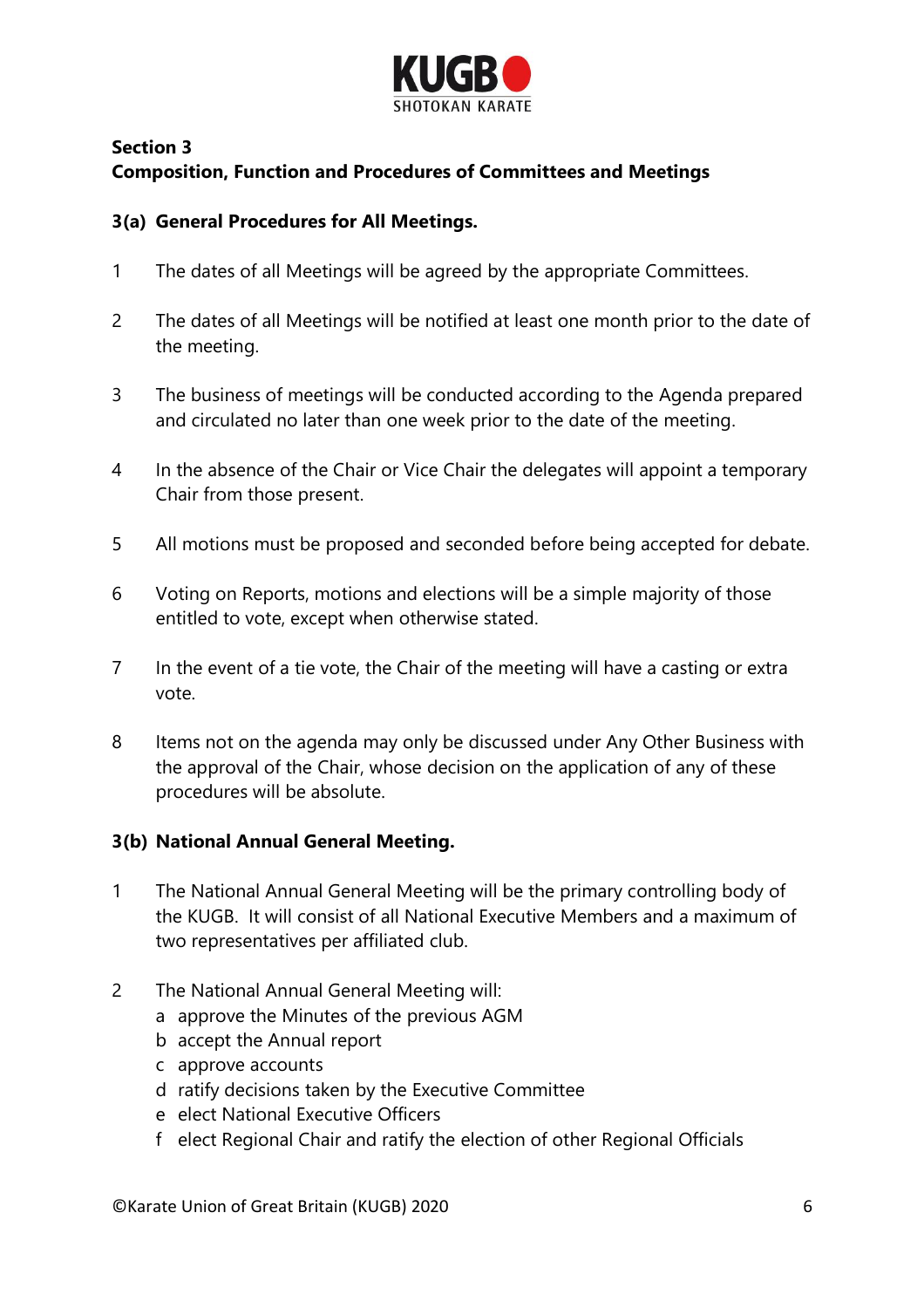

- g discuss issues submitted by the National Executive Committee and decide on the policies to be pursued
- h approve and ratify honoraria and other conditions of appointment as recommended by the National Executive Committee
- 3 The Annual General Meeting will normally be held in the month of May each year.
- 4 The Annual General Meeting will be subject to a maximum period of 15 months between meetings unless prevented from doing so by any unexpected crisis.
- 5 Voting will be on the basis of one vote per affiliated club.
- 6 Proxy votes are not allowed.
- 7 The quorum shall consist of 25 Club representatives entitled to vote.

### **3(c) National Executive Committee.**

- 1 The National Executive Committee will consist of the National Executive Officers, the Regional Chair, Secretaries and Treasurers.
- 2 The National Executive Committee will:
	- a arrange meetings as deemed necessary for the efficient running of the KUGB
	- b implement the policies determined by the Annual General Meeting and take such decisions as may be necessary on matters which may arise between meetings of that body
	- c provide for the proper administration, management and control of the affairs and property of the KUGB
	- d conduct the national and international activities of the KUGB and appoint representatives as may be deemed necessary
	- e organise all National Championships, courses and other events
	- f appoint legal representatives of the KUGB
	- g appoint members to the Technical Committee
	- h ratify decisions taken by the Technical Committee
	- i determine the KUGB rights in television, film, photography, recording and reporting
	- j determine the rate of all fees charged by the KUGB
	- k do all such things that are deemed necessary for the smooth-running and welfare of the KUGB
- 3 The Chair and Vice Chair will each have a vote.

©Karate Union of Great Britain (KUGB) 2020 7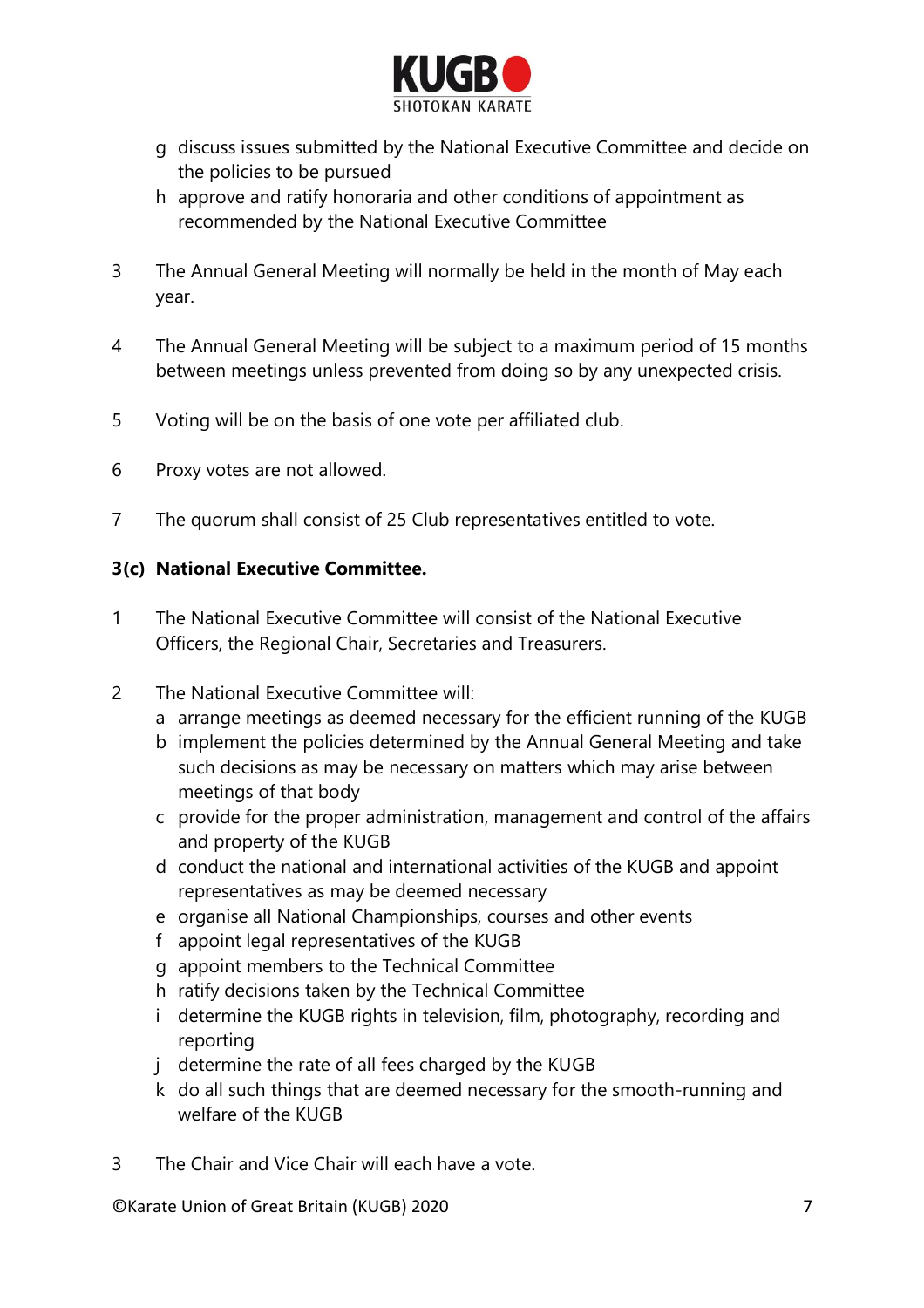

- Each Region will have one vote.
- The Quorum will consist of a majority of those entitled to vote.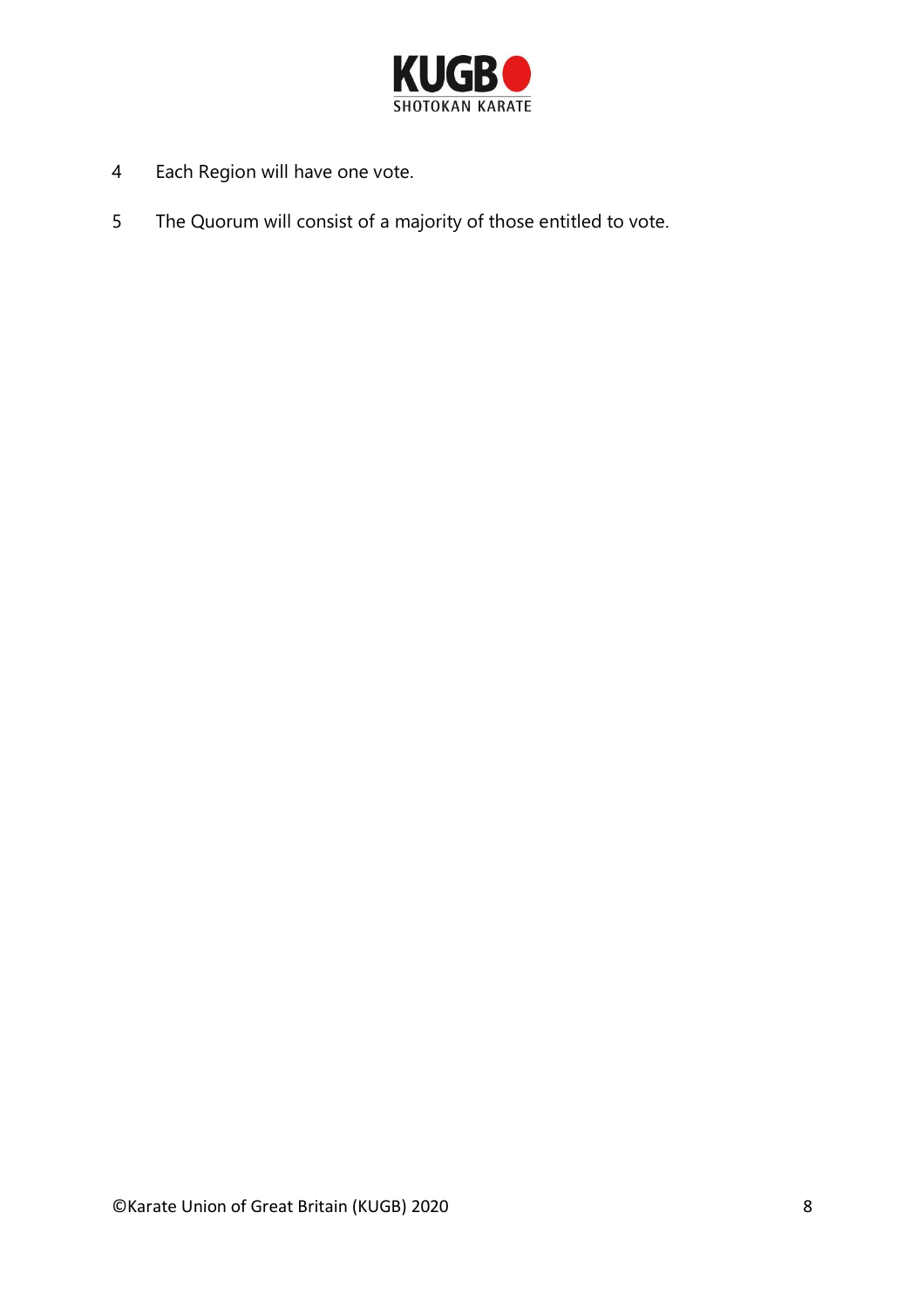

#### **3(d) Regional Committees and Meetings**

- 1 Each Regional Committee will consist of a Regional Chair, Secretary and Treasurer.
- 2 All members of Regional Committees must be members of an Affiliated club within their respective Region.
- 3 Regional Committees will:
	- a implement the approved policies of the KUGB
	- b organise an annual Regional Championship
	- c organise approved Regional courses and meetings
	- d be responsible for taking decisions on expenditure and their implementation
	- e approve the Regional Accounts as presented by the Treasurer
	- f co-ordinate all the activities of the clubs within the Region and advise on all matters affecting the clubs
	- g carry out investigations of disputes which may arise within the Region and act as a Conciliating body if the region cannot resolve the dispute, it will be referred to the National Executive Committee for a final decision
	- h provide advice to the National Executive Committee on all matters referred to it by that body
	- i do all such things that are deemed necessary for the smooth-running and welfare of the Region
- 4 Regional Meetings will consist of a maximum of two representatives per Club.
- 5 Regional Meetings will consist of the Regional AGM and at least one ordinary meeting per year. Elections, appointments and matters of policy will be determined at the Regional AGM.
- 6 The quorum for Regional Meetings shall consist of 7 Regional Club representatives entitled to vote.
- 7 Voting will be on the basis of one vote per Club.
- 8 Proxy votes are not allowed.

#### **3(e) Standing Committees**

1 The Annual General Meeting and the National Executive Committee may appoint such Standing Committees and Advisors, both technical and administrative, as may be deemed necessary.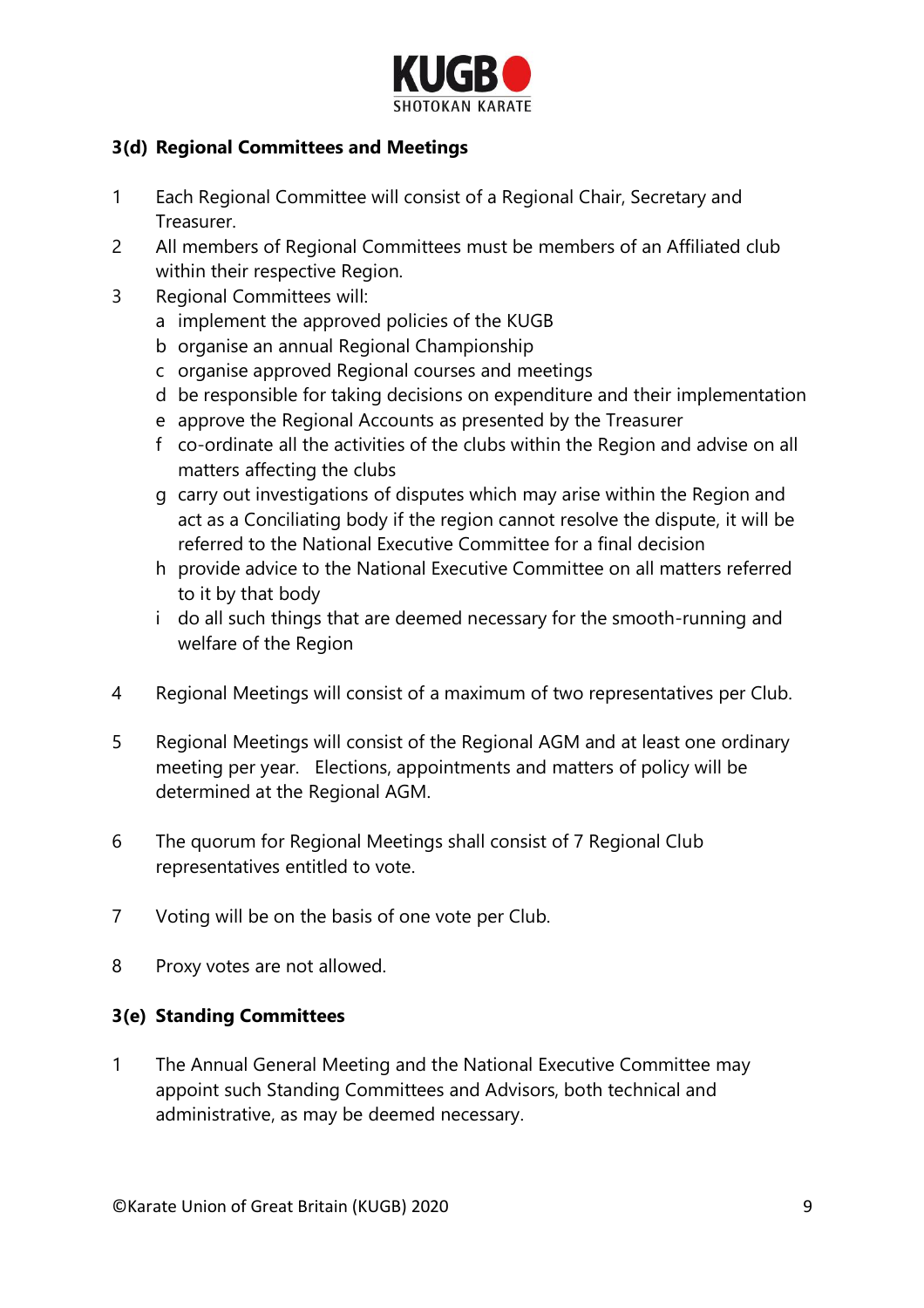

2 The Terms of Reference of Standing Committees will be those laid down by the Annual General Meeting or the National Executive Committee.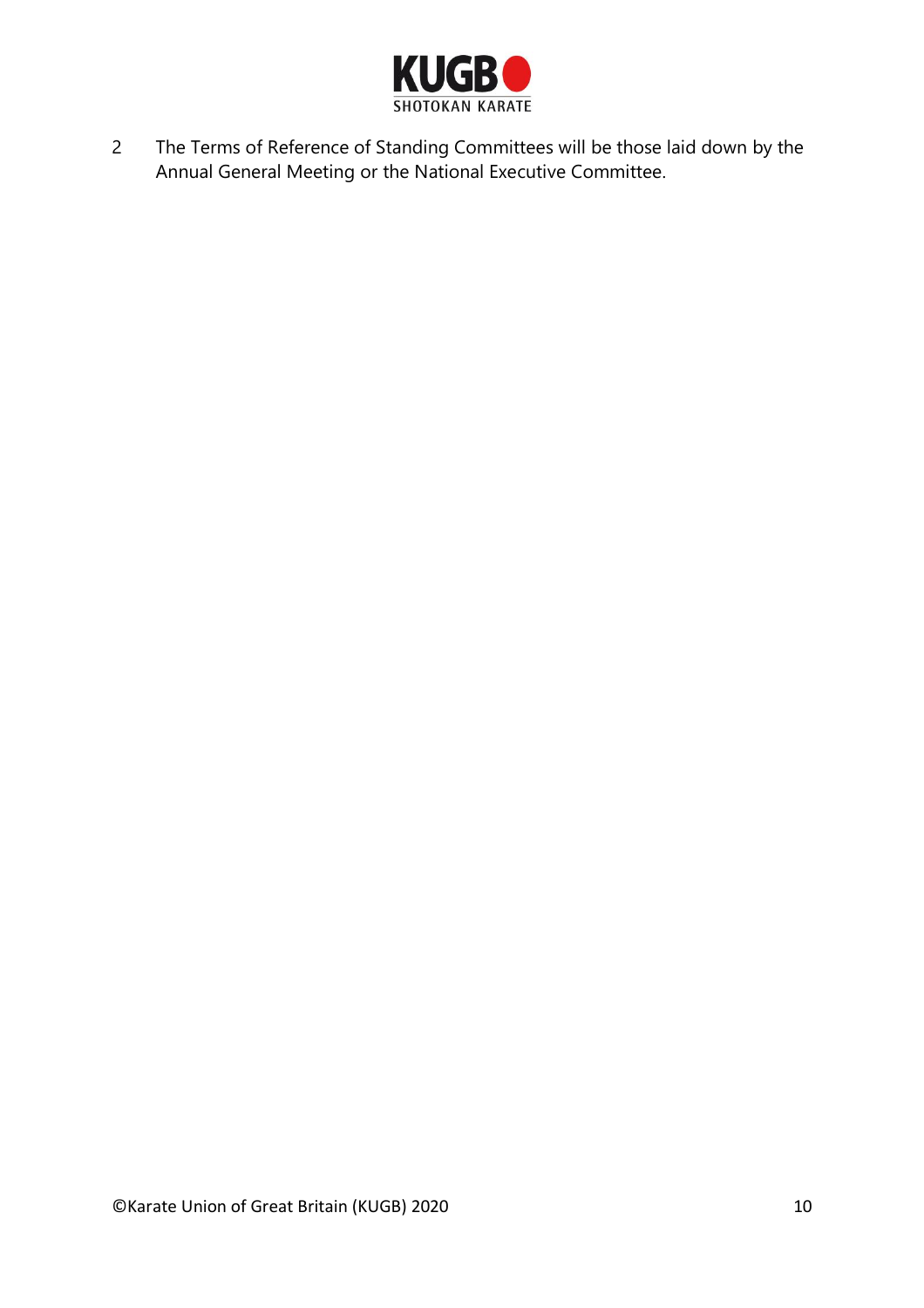

# **Section 4 Election of Officers**

- 1 Nominations for all KUGB elected positions will be requested in writing not later than 28 days prior to the meeting.
- 2 In the event of a member of the Executive Committee leaving office, a replacement will be appointed by the Executive Committee until the following National AGM when the position will be elected.
- 3 National Officers and Regional Chairs will be elected every two years at the National AGM.
- 4 Regional Secretaries and Treasurers will be elected every two years at their respective AGMs and ratified at the National AGM.

# **Section 5 Roles and Duties of National Executive Officers**

- 1 National Executive Officers will be members of all Regional Committees.
- 2 The roles and duties of the KUGB National Executive Officers will be as follows:

# **5(a) Chair**

The Chair will:-

- 1 be responsible for the proper conduct of the affairs of the KUGB at all levels and will consult with other National Officers on the day to day running of the KUGB.
- 2 preside over the Annual General Meeting, all regular meetings of the National Executive Committee and such additional emergency meetings which may be called.
- 3 act as signatory to all documents of a contractual nature as sanctioned by the National Executive Committee.
- 4 represent the KUGB at all activities and functions unless the National Executive Committee determine otherwise.

# **5(b) Vice Chair**

The Vice Chair will:-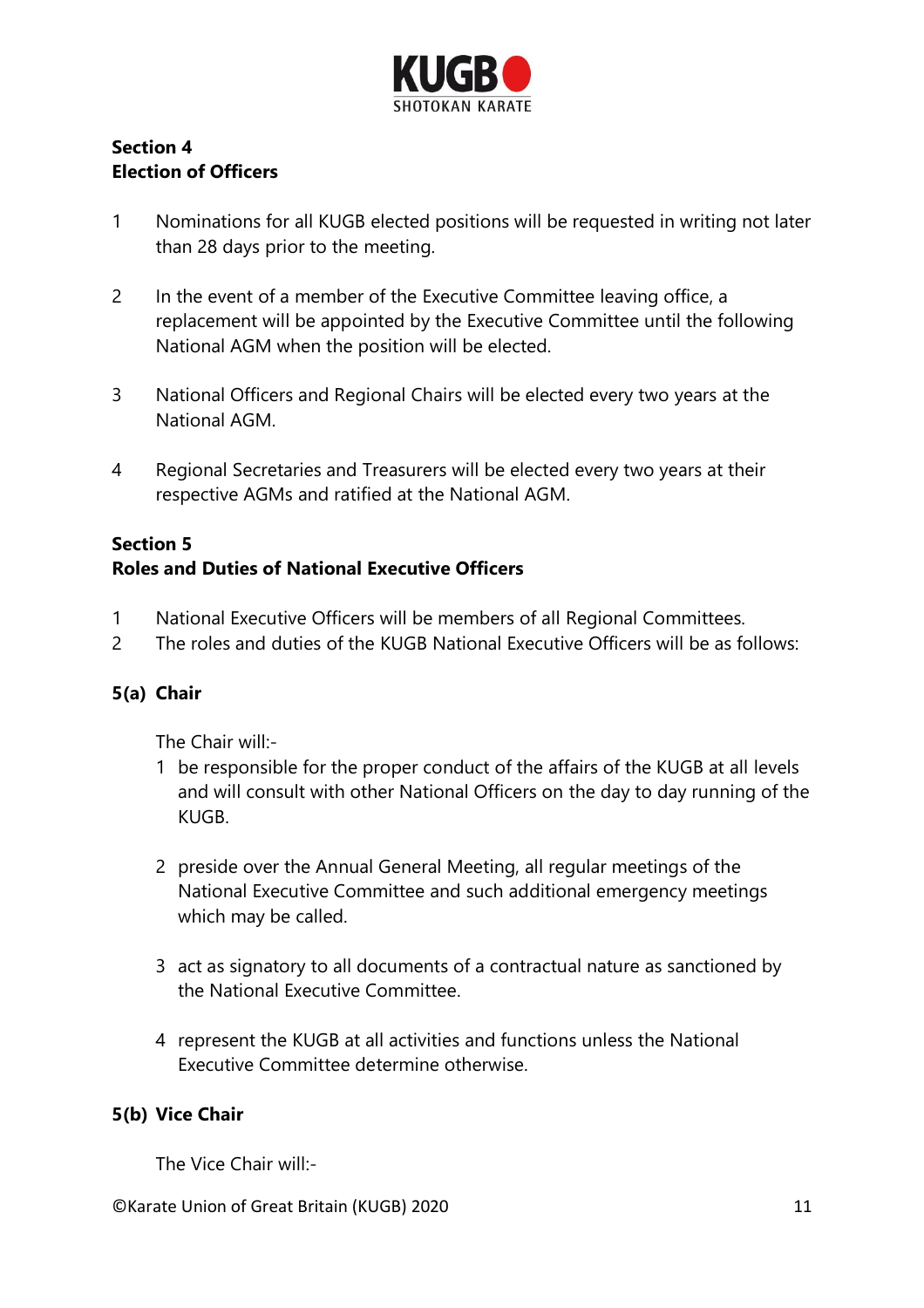

- 1 assist the Chair in the proper conduct of the affairs of the KUGB.
- 2 deputise for the Chair at all meetings of the KUGB at which the Chair is not present.
- 3 undertake those tasks devolved to him by the Chair and the National Executive Committee.

#### **5(c) National Administration Officer**

The National Administration Officer will be responsible to the National Executive Committee through the Chairman for:

- 1 ensuring that all administrative activities of the KUGB are carried out effectively and efficiently.
- 2 the administration of correspondence with other bodies, both nationally and internationally.
- 3 the convening of all national meetings in accordance with procedures.
- 4 ensuring that an accurate record of procedures is taken and distributed.
- 5 distributing minutes of Executive Meetings and the National Annual General Meeting to all clubs.

# **5(d) National Finance Officer**

The National Finance Officer will be responsible to the National Executive Committee through the Chairman for:

- 1 receiving all income from membership fees and other sources.
- 2 issuing regional allowances as approved by the National Executive Committee.
- 3 ensuring, in consultation with the Chairman and Vice Chairman, that all monies are properly used and that all expenditure is reasonably incurred.
- 4 the management of all financial affairs of the KUGB, the maintenance of complete records of the transactions involved (including records of all monies paid to the trustees of the charitable trust).
- 5 the maintenance of complete records and statistics for the preparation of annual accounts and returns of the statutory obligations of the KUGB.

# **5(e) National Licensing and Affiliation Officer**

The National Licensing and Affiliation Officer will:

1 be responsible for ensuring that the KUGB policies and Rules of Club Affiliation and individual Licence applications are implemented.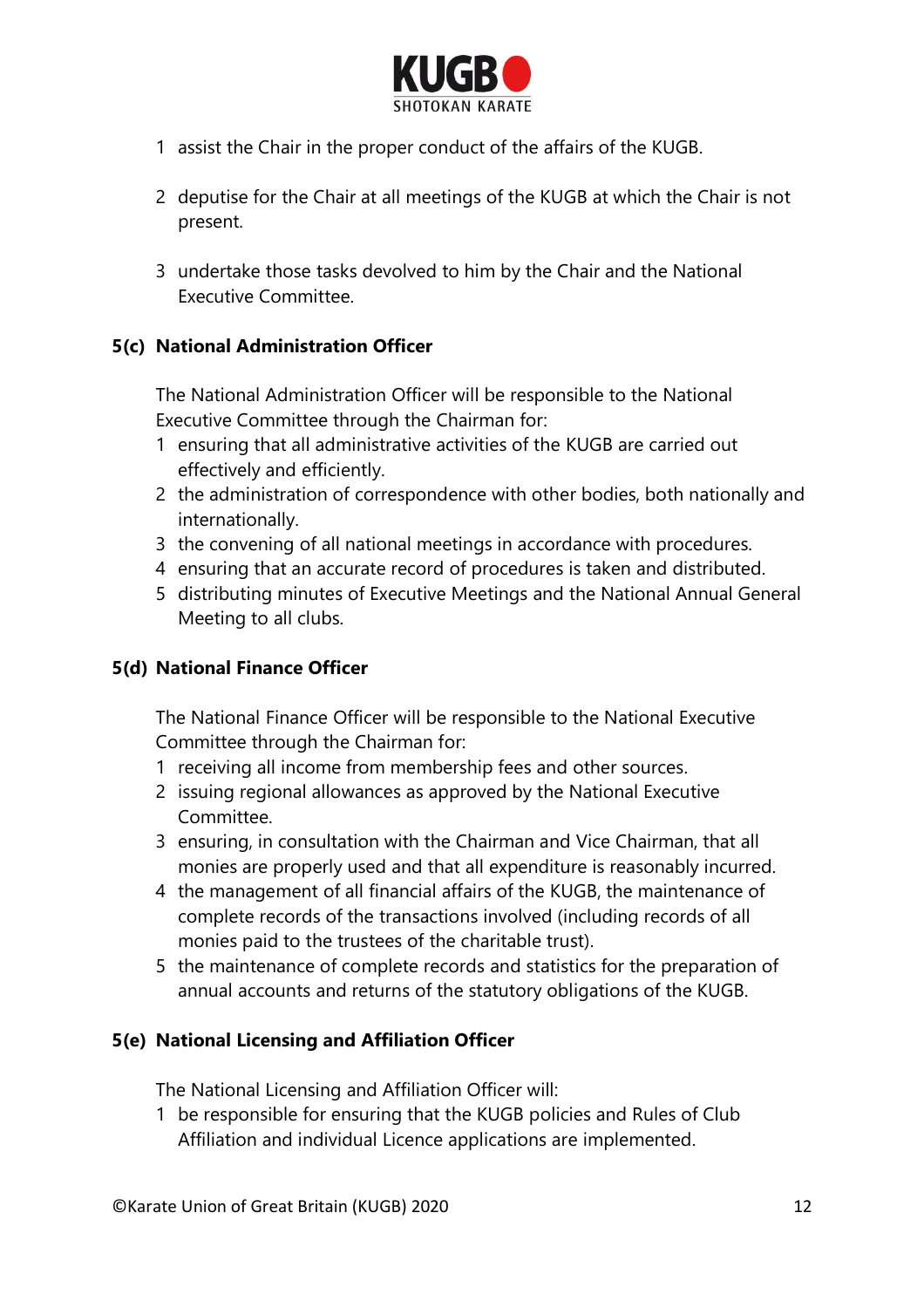

- 2 ensure that all Affiliations and Licence applications are properly processed and records maintained.
- 3 ensure that all affiliation and Licence fees are collected and payed to the Finance Officer.
- 4 investigate and advise the National Executive Committee on disputes relating to Club Affiliation and Licence applications.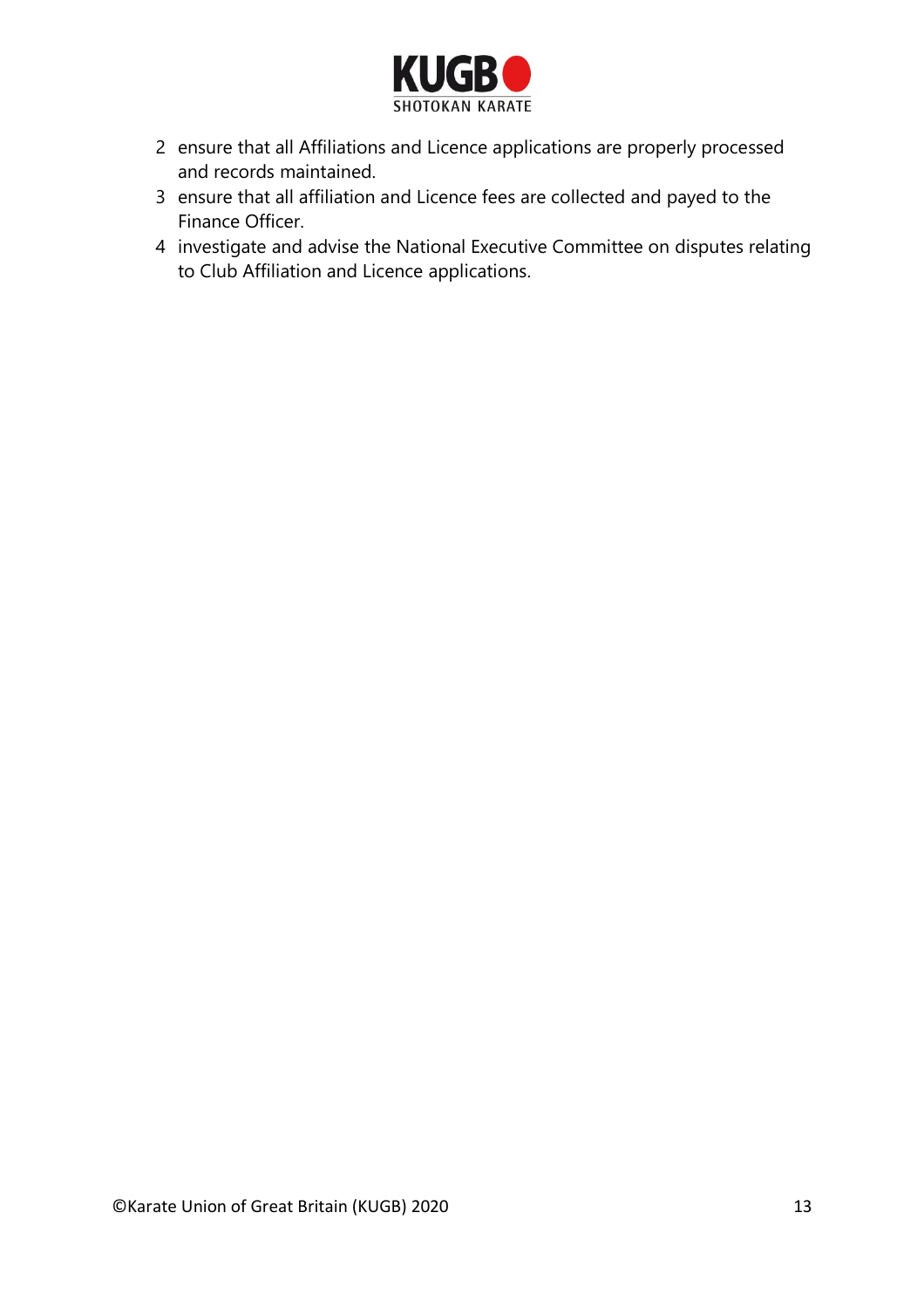

# **Section 6 Roles and Duties of Regional Officers**

The roles and duties of the KUGB Regional Officers will be as follows:

### **6(a) Regional Chairman**

The Regional Chairman will be responsible for implementing the policies of the KUGB within the Region.

### **6(b) Regional Secretary**

The Regional Secretary will be responsible for all administrative duties of the Region.

#### **6(c) Regional Treasurer**

The Regional Treasurer will:

- 1 receive monies as are allocated to the Region by the National Executive Committee.
- 2 ensure that the money is paid into a bank account held in the name of the Region.
- 3 make payments of all expenditure approved by the Regional Committee and ensure that an accurate record of all financial transactions is maintained.
- 4 be responsible for producing properly prepared accounts to the AGM of the Region and providing the National Finance Officer with the accounts.

#### **Section 7 Finance**

- 1 all funds and property received on behalf of the KUGB will be deemed to be the property of the KUGB absolutely.
- 2 all income will be deposited in a bank account held in the name of the KUGB. Cheques drawn on the account must be signed by any two of the following: Chairman, Vice Chairman, National Finance Officer.
- 3 all financial transactions between KUGB National and Regional accounts shall be online.
- 4 All other transactions will be online whenever possible.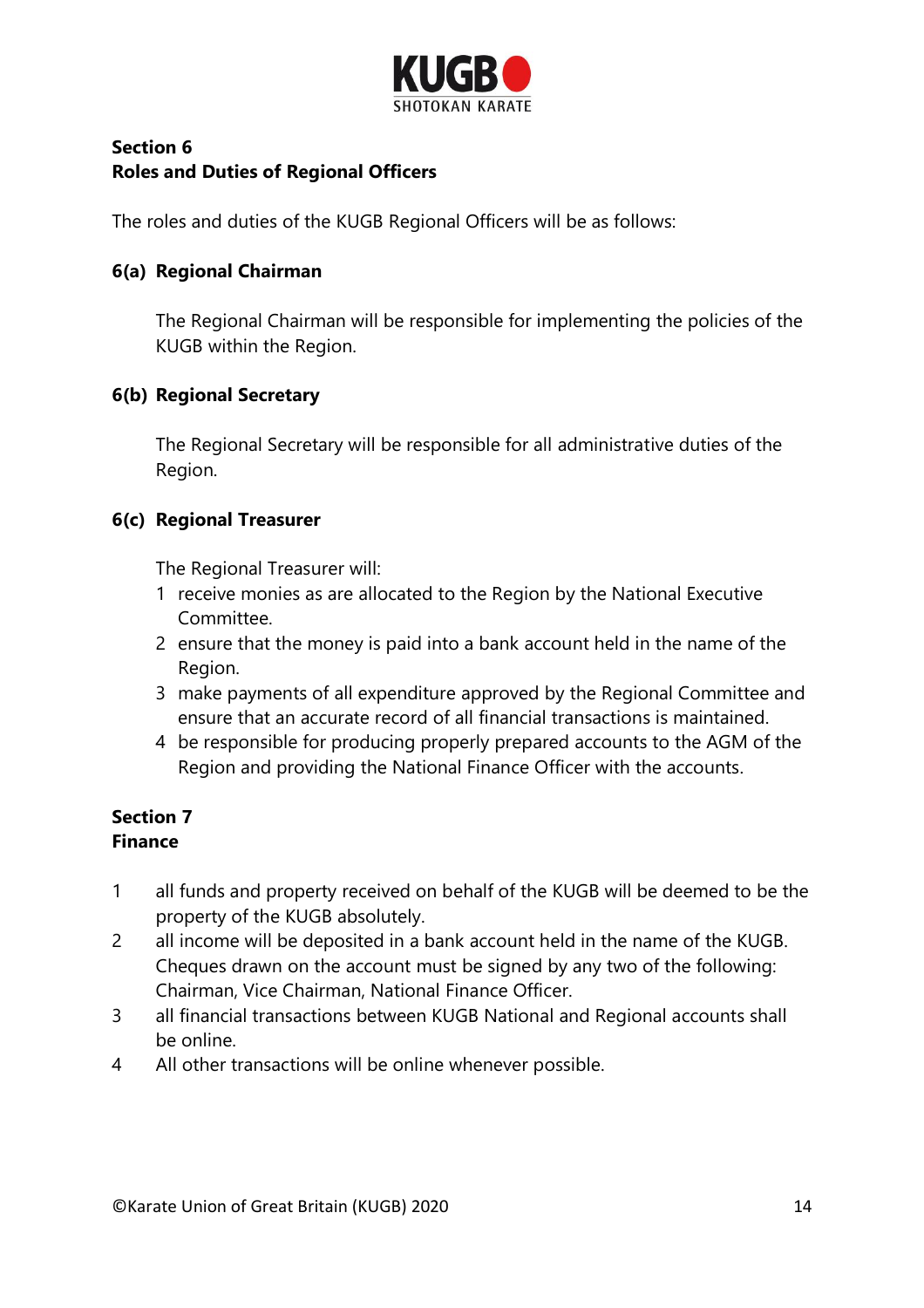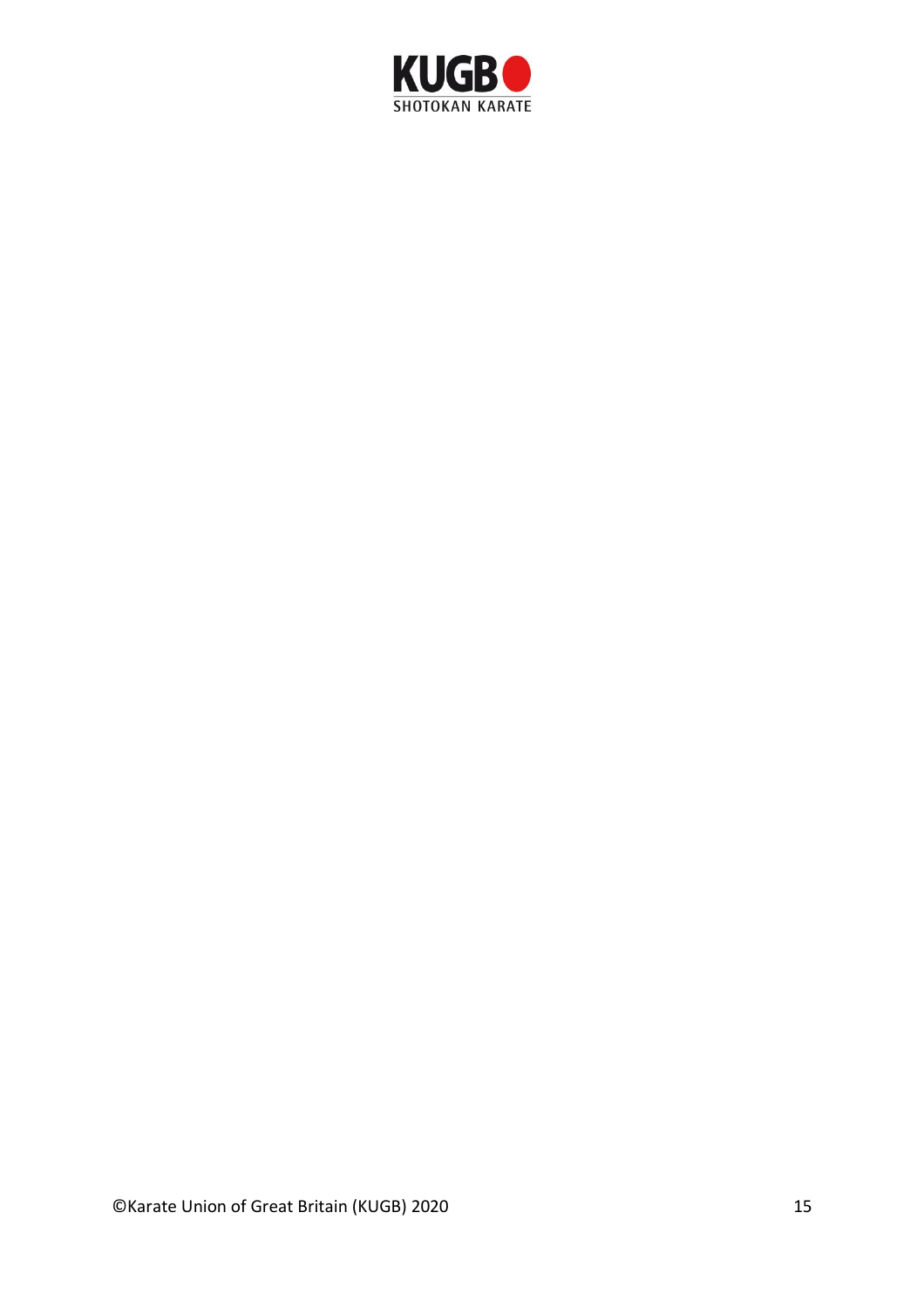

# **Section 8 Insurance**

- 1 All members of the National Executive Committee and those appointed to undertake specific tasks on behalf of the KUGB will be insured as stated in the insurance synopsis.
- 2 All members are insured through their up-to-date KUGB licence.
- 3 Professional Instructors are recommended to take out a personal insurance to cover their teaching duties.
- 4 Amateur Instructors are insured through the KUGB if they teach for no more than 6 hours per week.

An Insurance Synopsis is available to view on the KUGB Website [www.kugb.org.](http://www.kugb.org/)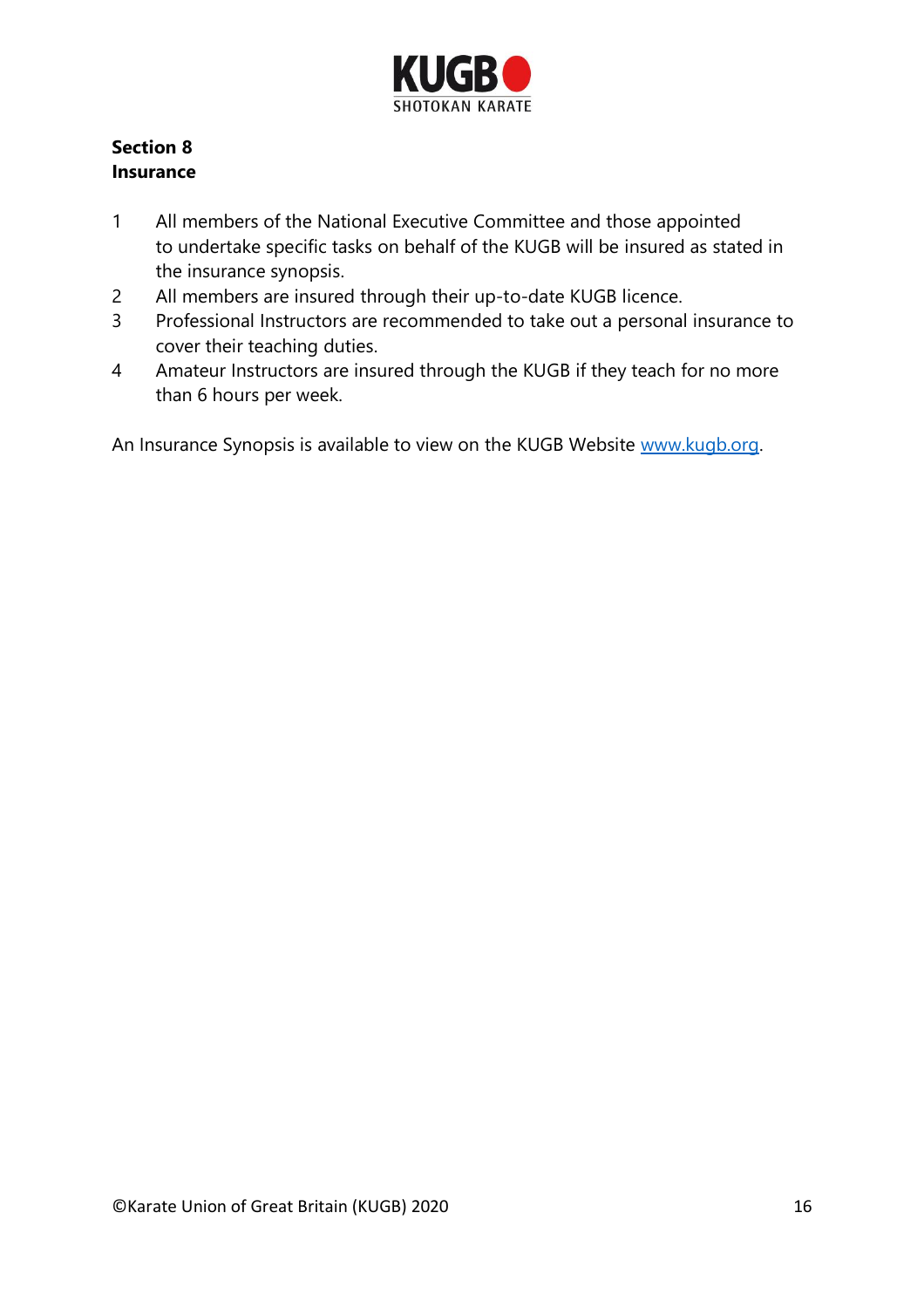

# **Section 9 Disciplinary Procedures.**

- 1 The National Executive Committee is responsible for taking disciplinary action against any member or group of members whose actions are deemed to be in contravention of the rules and principles of the KUGB. If the matter is regarded as serious enough, the Chairman, in concurrence with other National Executive Officers may impose an immediate suspension pending investigation by the National Executive Committee.
- 2 There will be a Disciplinary Appeals Sub-committee which will consist of the Vice-Chairman plus two Regional Officers who have not been involved in the original disciplinary hearing. The members of the Appeals Sub-Committee will not be present when disciplinary action is being undertaken.
- 3 If the Executive Committee find in favour of the accused, they will have their membership immediately reinstated. If they find against the accused, the result could be a warning, an extended period of suspension or expulsion from the **KUGB**
- 4 An appeal may be lodged with the National Executive Committee within 21 days of the disciplinary notice being sent.
- 5 The appeal will be considered by the Disciplinary Appeals Sub Committee and their decision will be final.
- 6 The actions taken by the National Executive Committee and the Disciplinary Sub- Committee regarding suspension and expulsion will be reported to the AGM.

# **Section 10 Amendments to Constitution, Structure, Procedures and Rules**

# **10(a) Amendments to Constitution**

The Constitution may not be amended except on a resolution passed by a majority of not less than two thirds of the voting members present at a General Meeting of the KUGB. The resolution for the alteration of the Constitution will be notified to the members at least 30 days before the meeting.

# **10(b)Amendments to Structure and Procedures**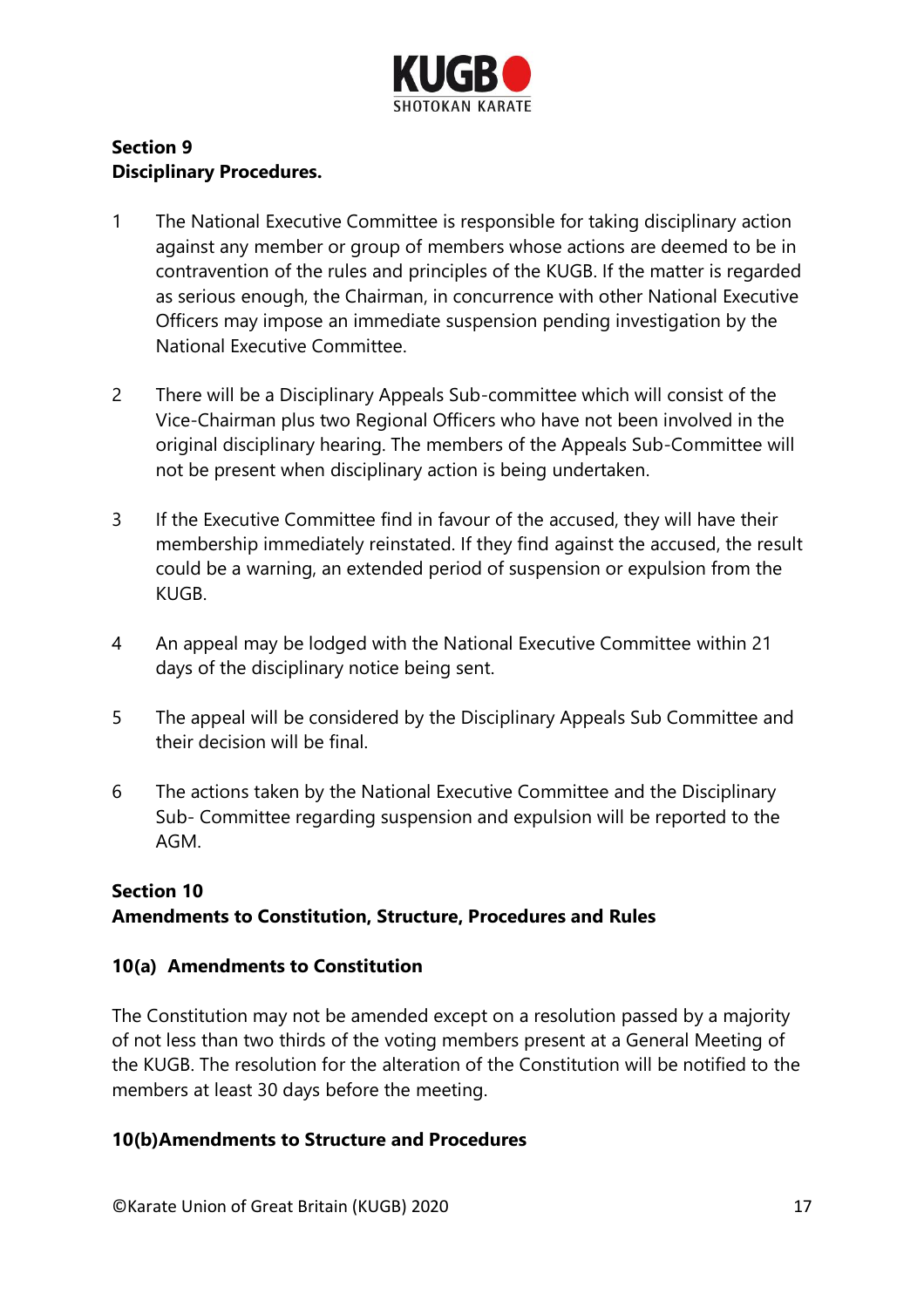

The Structures and Procedures may not be amended except on a resolution passed by a simple majority of the voting members present at a General Meeting of the KUGB. The resolution for the alteration of any Structure or Procedure will be notified to the members at least 30 days before the meeting.